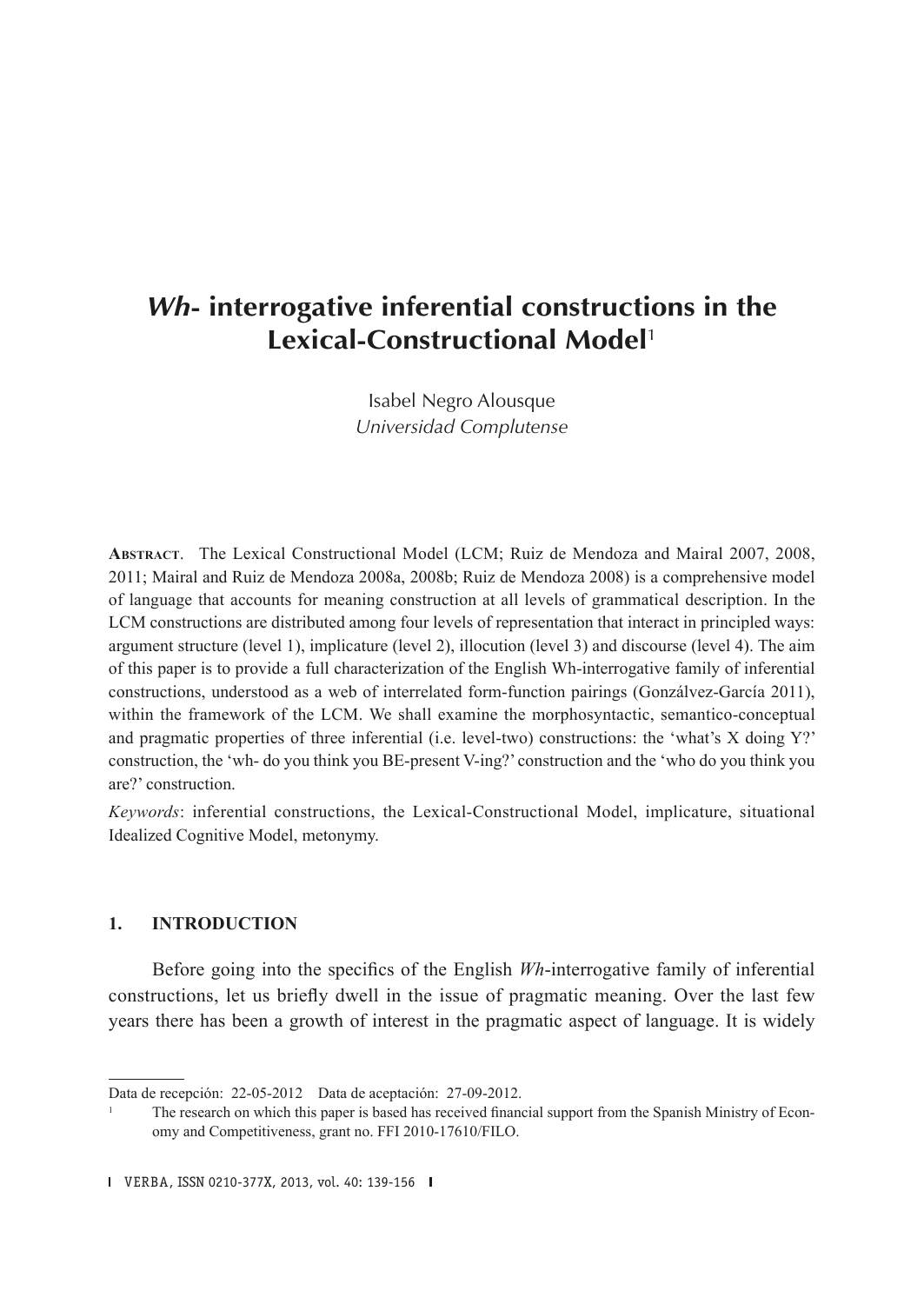acknowledged that there is a huge gap between what the speaker says and what he means. This distinction between the meaning of a sentence and the message actually conveyed by the utterance has led to vast research in the field of pragmatics. One of the central issues of pragmatic theories is to explain how the addressee works out the intended meaning. Most attention has focused on the principles applied by language users to make sense of utterances, whether socially-regulated conventions or cognitive principles. Gricean and Neo-Gricean accounts have postulated a set of maxims underlying the efficient and effective use of language. While Grice (1975, 1981) formulated a co-operative principle and its attendant maxims of conversation (Quality, Quantity, Relation and Manner), subsequent developments in the domain of pragmatics have advocated a reductionist approach. Thus, Horn (1984, 1989, 2004) posits the R[elation]-principle ('Don't say too much') and the Q[uantity]-principle ('Say enough'). Levinson (1983, 2000) proposes three principles – the Q[uality]-principle, the I[nformativeness]-principle (equivalent to Horn's R-principle) and the M[anner]-principle, each of which has two sides: a speaker's maxim, which specifies what the principle enjoins the speaker to say, and a recipient's corollary, which dictates what it allows the addressee to infer. Leech (1983: 83) postulates a Principle of Politeness, i.e. "an abstract quality residing in individual expressions, without regard for the context that governs their use." Relevance theory (Sperber and Wilson 1995) is even more reductive, since it offers a single cognitive Principle of Relevance. The idea is that communicative acts guarantee the optimal relevance of the utterance produced. Relevant utterances are those that strike the right balance between sufficient contextual implications on the one hand, and minimal processing effort, on the other2 . Relevance is therefore a matter of unconscious inferencing.

The issue of pragmatic and discourse meaning has been addressed in functional<sup>3</sup> and cognitive approaches. Dik's Functional Grammar (1997) conceives the pragmatic component as the general framework encompassing both the syntactic and the semantic component. In line with this, he posits an illocutionary layer, distinguishes four pragmatic functions (i.e. Theme, Tail, Topic and Focus)4 and discusses focus constructions (cleft sentences and pseudo-cleft sentences) whose function is to bring a syntactic element into prominence. Nonetheless, the pragmatic dimension of meaning is not dealt with in a systematic way. In much the same vein, cognitive models like Langacker's (2001) claim to adopt a usage-based approach in which a word's sense is a function of pragmatic meaning. Yet they actually embrace an abstract notion of language whereby the lexicon and the grammar consist of

<sup>&</sup>lt;sup>2</sup> To be optimally relevant, speakers must make sure that their addressee can derive some contextual implication(s) from the information they conveyed. Such implications are inferred based on the speaker's explicit message and contextual assumptions the addressee brings to bear. At the same time, speakers must convey the intended contextual implication(s) in such a way that is least demanding in terms of processing.

<sup>&</sup>lt;sup>3</sup> For a detailed description of functional and cognitive theories, see Gonzálvez-García and Butler (2006).

The pragmatic functions are assigned to the constituents of the predication after the assignment of the semantic and syntactic functions.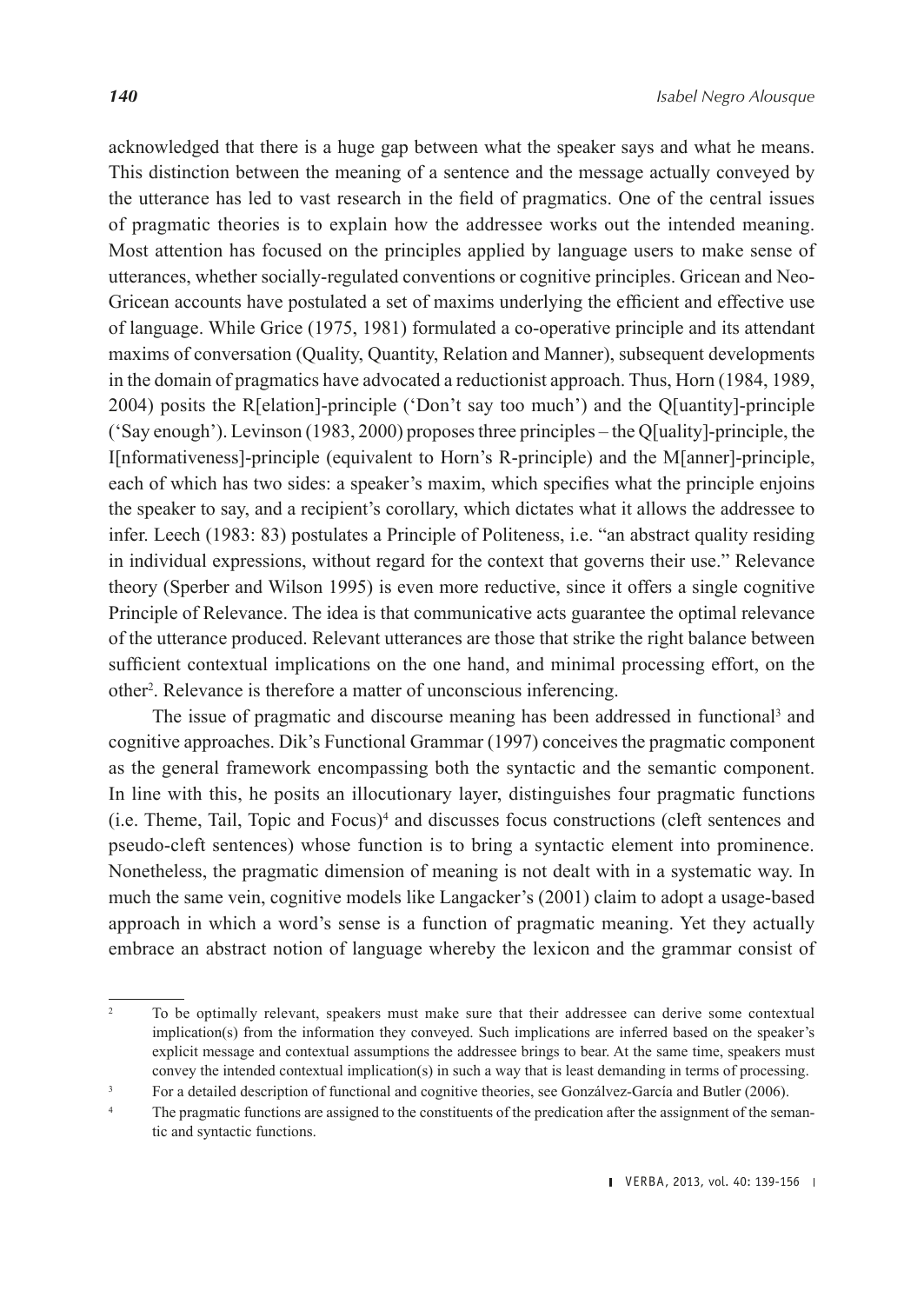assemblies of symbolic structures (i.e. constructions) derived from actual language use by processes of abstraction and schematisation. Meaning is identified with conceptualization, and discourse factors are not considered.

Constructional views in the cognitive linguistics paradigm (e.g. Lakoff 1987; Langacker 1987, 1991; Goldberg 1995, 1998, 2006; Croft 2001; Michaelis 2003) have emphasized the fact that language is a structural inventory of constructions. Constructions can be defined as follows (Goldberg 2006: 5):

> Any linguistic pattern is recognized as a construction as long as some aspect of its form or function is not strictly predictable from its component parts or from other constructions. In addition, patterns are stored as constructions even if they are fully predictable as long as they occur with sufficient frequency.

Although constructions are operational at all levels of grammatical analysis, Construction Grammar approaches have focused on argument structure constructions, which provide the basic means of clausal expression in a language. In contrast with Construction Grammar approaches, the Lexical Constructional Model (hereafter LCM; Ruiz de Mendoza and Mairal 2007; 2008, 2011; Mairal and Ruiz de Mendoza 2008a, 2008b; Ruiz de Mendoza 2008; *cfr*. Butler 2009 for a critical assessment) is a comprehensive model of language that accounts for meaning construction at the levels of argument structure (level 1), implicature (level 2), illocution (level 3) and discourse (level 4). This model fully integrates pragmatic and discourse meaning in grammatical description. As Ruiz de Mendoza and Mairal (2008: 370) point out, a challenging assumption of the LCM, which differentiates it from traditional pragmatic theories, is that implicature (i.e. pragmatic inferencing) may have a constructional motivation<sup>5</sup>. As it will be shown below, our study backs this assumption.

The focus of the present contribution is on the investigation of the English family of Wh-interrogative constructions postulated by Ruiz de Mendoza and Otal (2002: 158). Specifically, we will concentrate on three inferential constructions: the 'what's X doing Y?' construction, the 'wh- do you think you BE-present V-ing?' construction and the 'who do you think you are?' construction. With the general sketch of the constructionist approach and the LCM framework in mind, this paper sets out to provide a detailed description and analysis of these constructions in structural, semantic and pragmatic terms.

The structure of the paper is as follows. The first section provides an overview of the Lexical Constructional Model. This is followed by a general characterization of this constructional family. In the third section we take up the discussion of the structural, semantic-conceptual and pragmatic features of three subconstructions within this family. The last section presents some concluding remarks.

In the Gricean scheme conversational implicature is created by exploiting or 'flouting' (i.e. breaching) the maxims.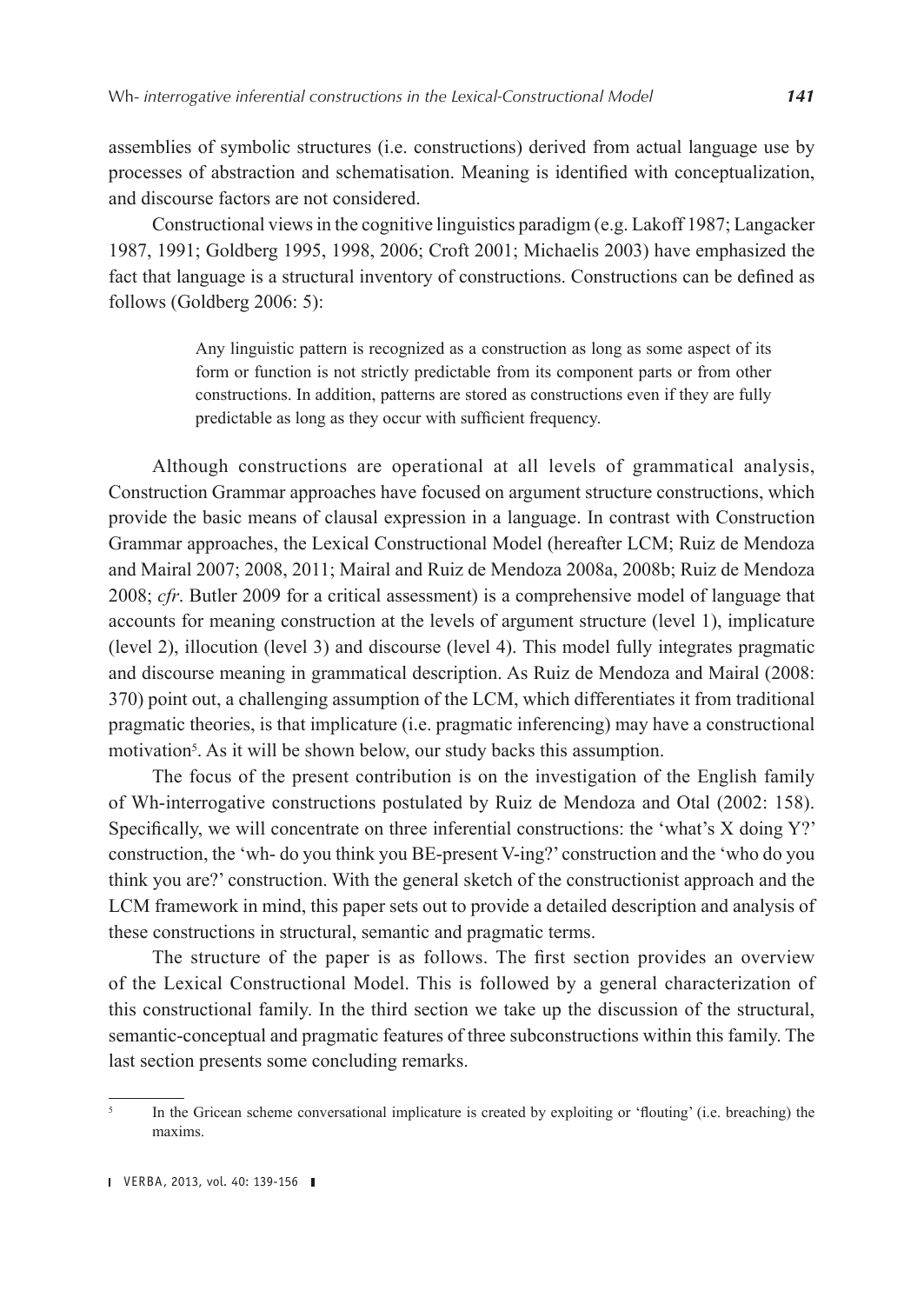## **2. THE LEXICAL-CONSTRUCTIONAL MODEL**

The Lexical Constructional Model is a meaning construction model elaborated in the research group Lexicom [\(www.lexicom.es\)](http://www.lexicom.es). As mentioned in Ruiz de Mendoza and Mairal (2008: 355), the LCM approach is based on functional models of language (especially Role and Reference Grammar) and cognitive linguistics (particularly Goldberg's Construction Grammar and Lakoff's Cognitive Semantics). As stated above, the model provides a thorough semantic description inasmuch as it accounts for all those aspects involved in meaning construction, including traditional implicature, illocutionary force and discourse coherence.

The LCM posits the following modules of semantic description (Ruiz de Mendoza and Mairal 2008; Mairal and Periñán 2010):

(i) The level 1 or argumental module is concerned with the semantic representation of predicates in terms of lexical templates.

(ii) The implicational or level 2 layer deals with low-level inferences.

(iii) The level 3 or illocutionary module accounts for illocutionary value.

(iv) The level 4 or discourse layer addresses discourse aspects, especially cohesion and coherence phenomena.

These four layers are interrelated by two cognitive processes: subsumption and cueing. This means that each level is either subsumed into a higher level module or acts as a cue for the activation of relevant conceptual structures that yields an implicit meaning derivation.

The basic organization of the LCM is given in figure 1.

The focus of this paper will be on level-2 (or inferential) constructions. Inferential constructions have attracted little attention. To the best of our knowledge, there have not been any unified accounts of this kind of constructions, with the exception of the LCM. In the LCM level-2 syntactic representations are seen as ways of restructuring level-1 information with a view to showing how the speaker interacts with it. The LCM identifies three basic types of *implicational* constructions: a) presuppositional constructions (e.g. the 'what's X doing' construction); b) non-presuppositional constructions (e.g. the 'wh-has been V-ing construction'), and c) focus constructions like *it was Sam who offered me the ring* and *what Mary told you isn't true*<sup>6</sup> .

The presuppositional/non-presuppositional distinction points to the different pragmatic procedure through which the interpretation of the construction is achieved, whether explicature (presuppositional) or implicature (non-presuppositional). In an earlier paper (1992), Ruiz de Mendoza and Otal call the constructions *illocutionary-oriented presupposition* constructions, inasmuch as they encode a certain illocutionary interpretation, although the pragmatic specifications are present in the form of presupposition in the semantic make up of the linguistic expressions; the term 'presupposition' refers to the basic presupposition about the actuality of the situation described.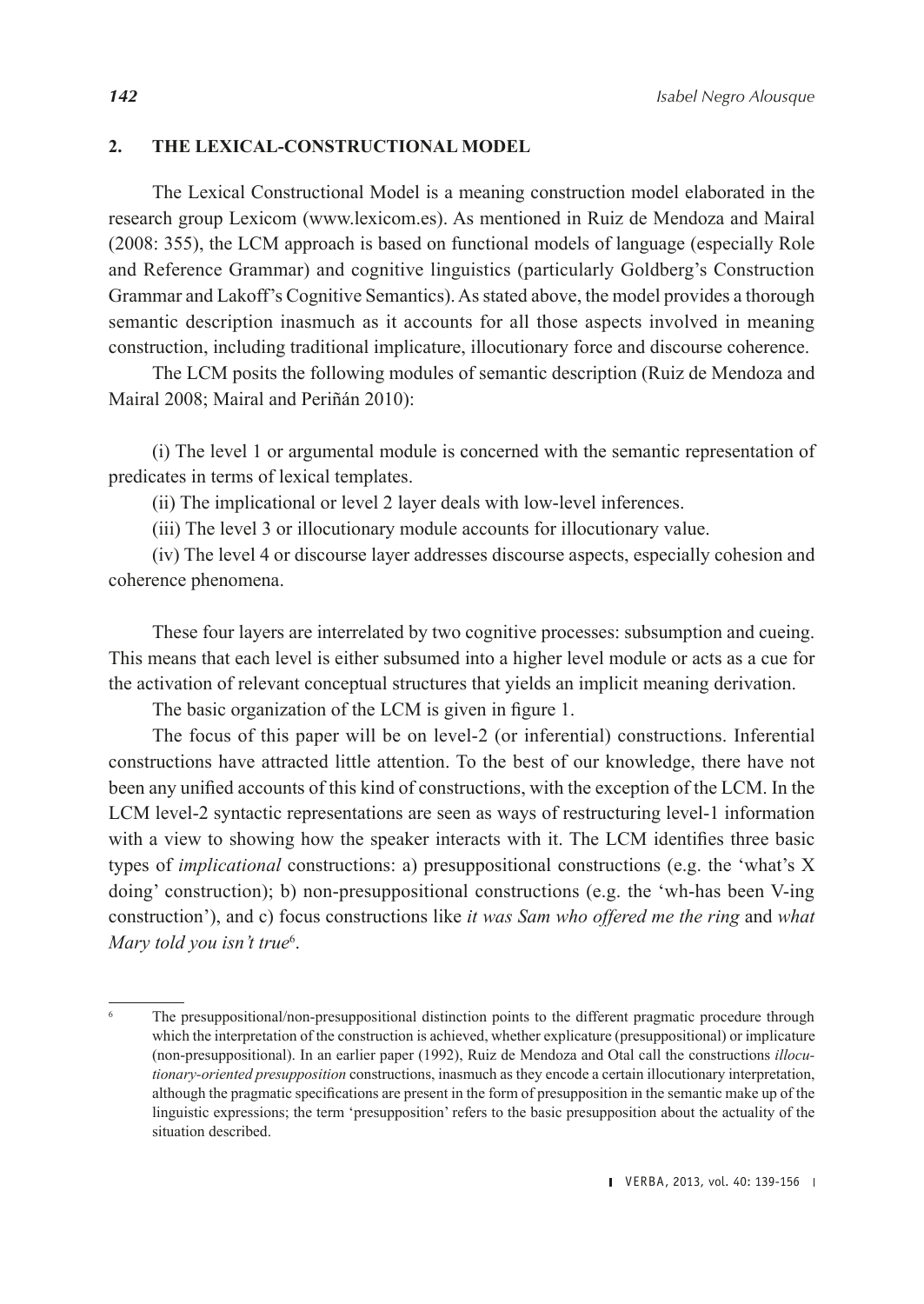

*Figure 1*. *The overall architecture of the Lexical Constructional Model LT = lexical template*; *CT = constructional template*; *CS = conceptual structure*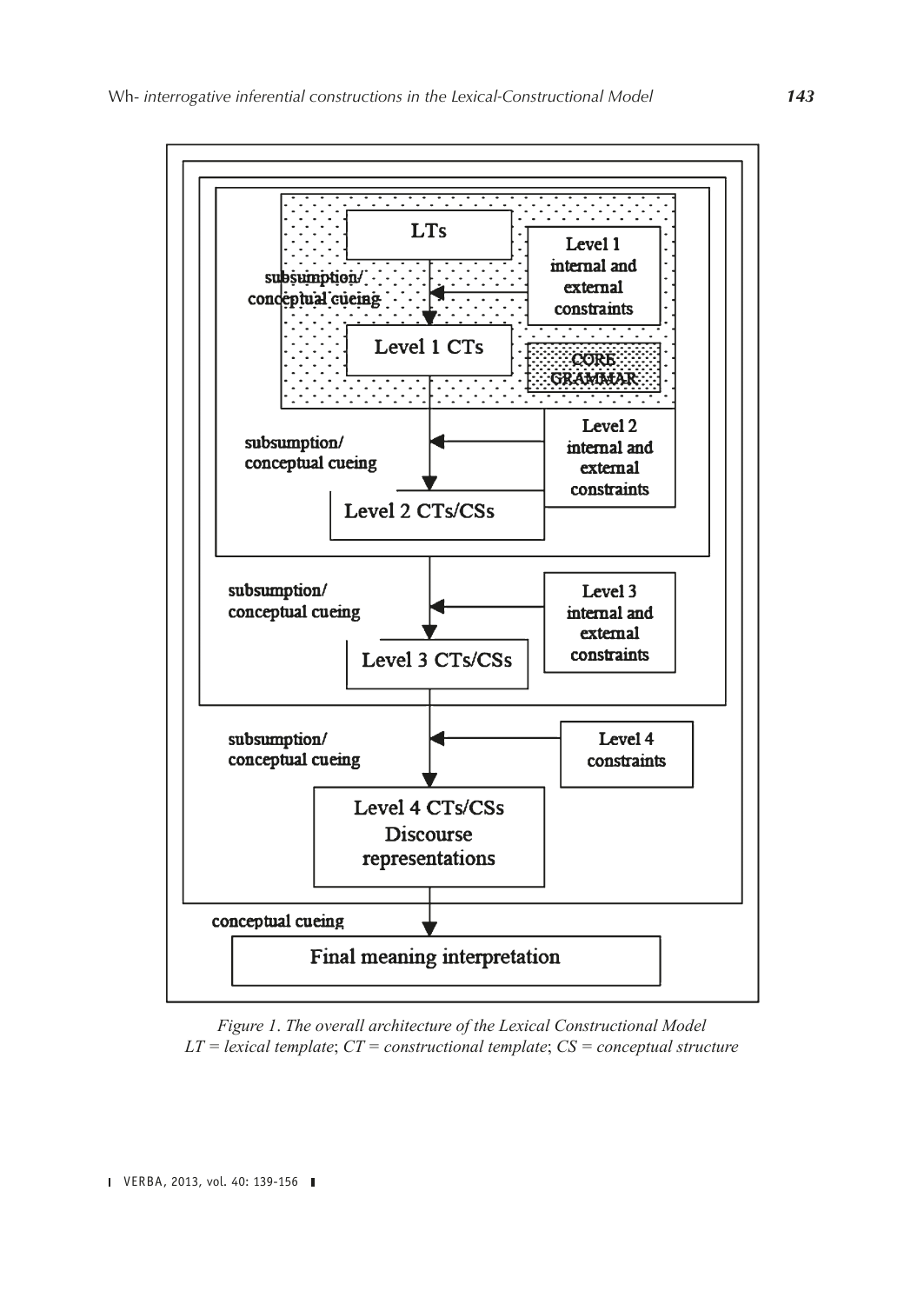Some scholars have investigated specific constructions like the 'it is that-clause' construction (Knoops 2007) and the double *be* or copula doubling (Ruiz de Mendoza and Otal 2002).

In the present article we concentrate on instances of interrogative clauses of the type exemplified in (1):

- (1a) What are you doing scaring me?7
- (1b) Where do you think you are going? You are not leaving this house.
- (1c) Who do you think you are?

We contend that combinations like those in (1) can be considered constructions in their own right on the grounds of structural, semantic and pragmatic properties. Our goal is to explore these properties in full detail. Crucially, within the constructional account invoked in this paper, these constructions are regarded as subconstructions subsumed within the English family of *Wh*-interrogative constructions.

### **3. THE ENGLISH** *WH***-INTERROGATIVE FAMILY OF CONSTRUCTIONS**

We are in complete agreement with Ruiz de Mendoza and Otal (2002: 158) about the existence of the English *Wh*- interrogative constructions, and we further claim that these lowerlevel syntactic configurations form part of a family of constructions. The notion of 'family of constructions' has been proposed by Gonzálvez-García (2006, 2008a, 2008b, 2009a, 2009b, 2011) and is to be understood as a web of interrelated form-function pairings. To substantiate our contention, we will analyse the formal, semantic and pragmatic commonalities of three subconstructions within the family: the 'what's X doing Y?' construction, the 'wh- do you think you BE-present V-ing?' construction and the 'who do you think you are?' construction.

The properties of these constructions can be summarized as follows:

a) In structural terms, the 'what's X doing Y?' construction and the 'wh- do you think you BE-present V-ing?' construction are partially-filled syntactic configurations containing an -*ing* form and the Y constituent is parametrizable (i.e. modifiable) to different extents (Ruiz de Mendoza and Mairal 2008: 371). In contrast, the 'who do you think you are?' construction is fixed.

b) In semantic-conceptual terms, the three constructions are based on a situational low-level ICM, which in turn is grounded in the metonymy ACTION FOR (ASSESSED) RESULT. The 'who do you think you are?' construction is based on a double metonymy AGENT FOR ACTION FOR (ASSESSED) RESULT. This high-level metonymic mapping

<sup>7</sup> The source used for data selection is the Corpus of Contemporary American English (COCA).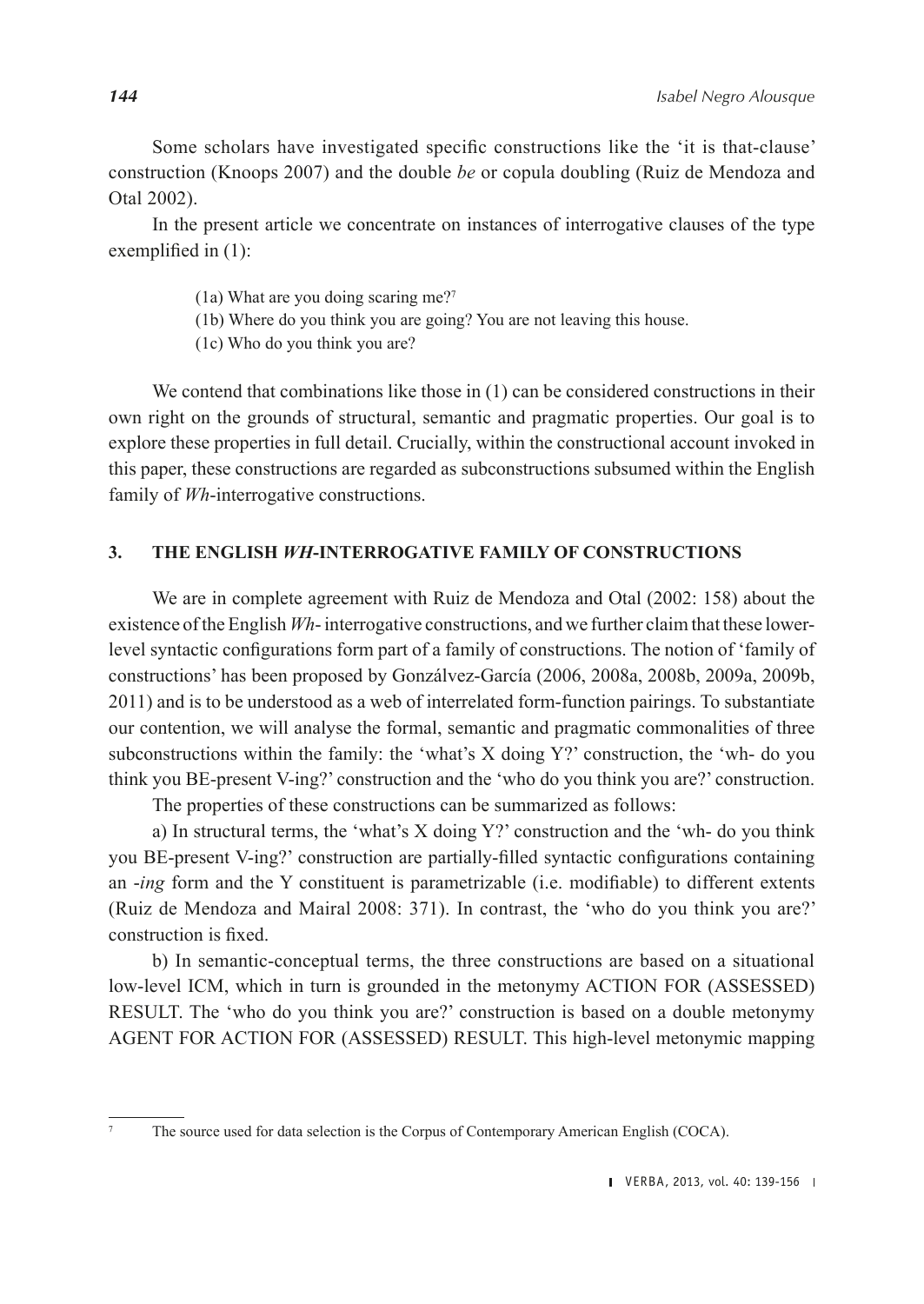plays a role in fleshing out constructional meaning<sup>8</sup>. In that respect, the metonymy works as a form of conceptually-motivated enrichment for propositional development (*cfr*. Ruiz de Mendoza 1999).

In the three constructions the action described is taken for granted. This presupposition constitutes the BEFORE component of the situational ICM. Further, the constructions carry the implicature – derivable from the presupposition – that there is something wrong about the situation described by the proposition.

c) In pragmatic terms, the constructions have a clearly identifiable illocutionary value of complaint. Thus, they convey a complaint made by the speaker to or about the addressee in relation to the state of affairs depicted in the sentence. This (default) interpretation can be connected with the morphosyntactic constraints exhibited by the constructions (see section 4.1.). The meaning effect is obtained via two pragmatic mechanisms: presupposition and conventional implicature. First, the propositional structure of the sentences presupposes the actuality of the action described. Then the constructions conjure up a situation in which the speaker is troubled by the state of affairs described in the proposition.

An important point that needs to be made clear is that the meaning of the three constructions is obtained on the basis of a combination of pragmatically guided (i.e. implicature) and constructionally guided situational-based low-level inferencing. This ties in nicely with the LCM tenet about level-2 meaning (Ruiz de Mendoza and Mairal 2008: 369)<sup>9</sup>.

# **4. ANALYSIS OF THREE CONSTRUCTIONS WITHIN THE ENGLISH** *WH***-INTERROGATIVE FAMILY OF CONSTRUCTIONS**

As earlier mentioned, the morphosyntactic, semantic and pragmatic features common to the constructions under scrutiny here lead us to posit a family of constructions. On the other hand, their peculiarities suggest that this family allows for a variety of lower-level subconstructions. This section is concerned with the peculiarities of form and meaning displayed by the 'what's X doing Y?' construction, the 'wh- do you think you BE-present V-ing?' construction and the 'who do you think you are?' construction.

The role of conceptual structure in understanding pragmatic and discourse phenomena has been discussed in the cognitive linguistics literature (*cfr*. Ruiz de Mendoza and Otal 1992; Otal 2000). Otal (2000: 325) highlights the role of the 'plan and goals schema' and the generic metaphoric and metonymic mappings GENERIC IS SPECIFIC and PART OF AN EVENT FOR WHOLE EVENT. Panther (2005: 353) and Ruiz de Mendoza and Mairal (2007: 33) postulate that high-level metaphor and metonymy regulate much of our inferential activity. Ruiz de Mendoza and Pérez (2001) discuss the operation of metonymy in the triggering of explicatures, and Barcelona (2003, 2005, 2007) looks at the role of conceptual metonymy in the derivation of text-level implicatures. As Otal (2000: 332) points up, "high-level conceptualisations may lie at the basis of pragmatic implications."

<sup>9</sup> In the LCM the process of inferencing is referred to as *cued inferencing* or *cueing*.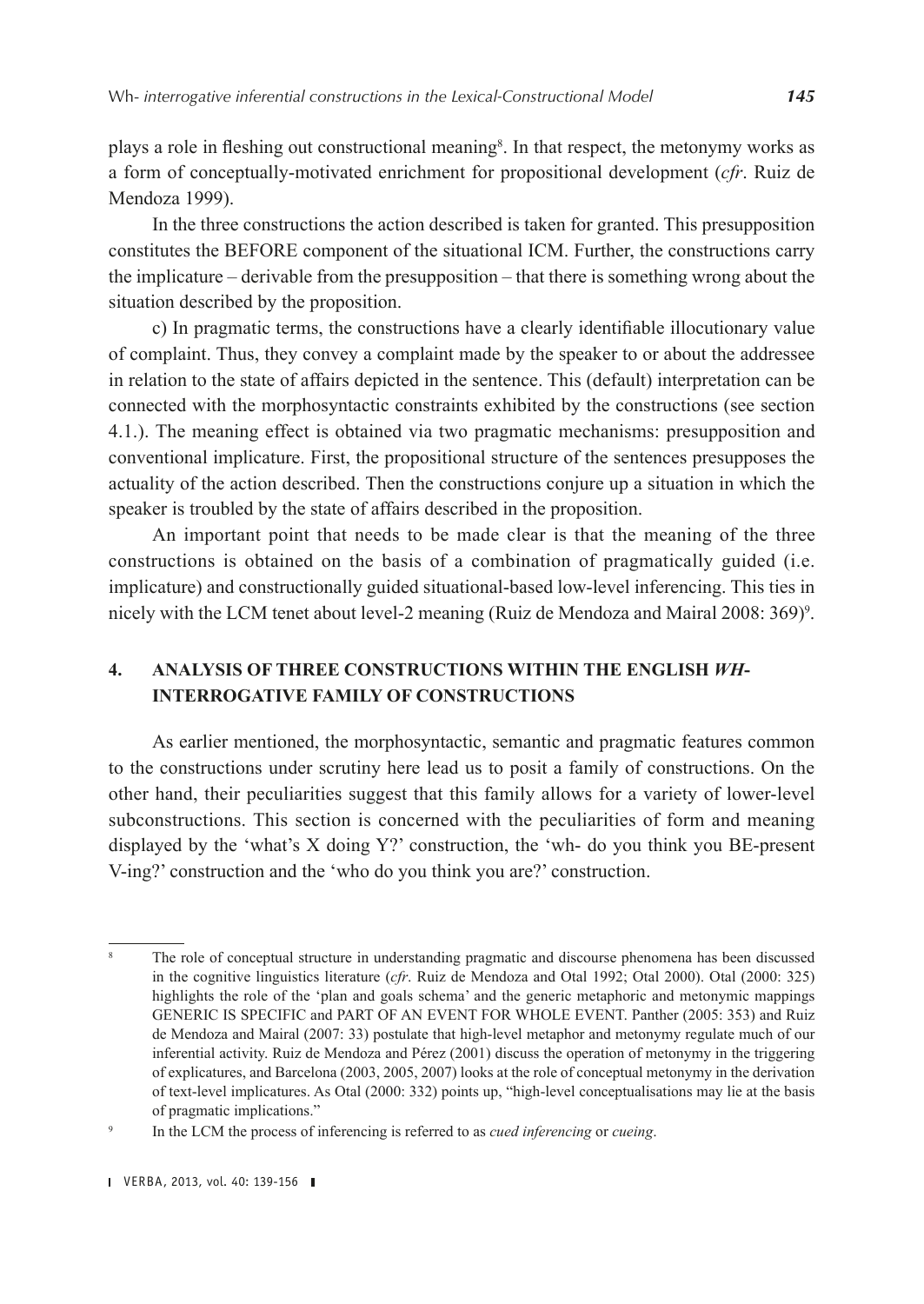#### **4.1. Structural properties**

The 'what's X doing Y?' construction, the 'who do you think you BE-present V-ing?' construction and the 'who do you think you are?' construction can be provisionally characterized as involving a *Wh*- interrogative pronoun.

The 'what's X doing Y' construction is discussed by Kay and Fillmore (1999) within the framework of a generative formal theory that assigns a prominent role to grammatical constructions. These authors propose an independent construction (the *WXOY* construction) seen as an idiomatic abstract phrase that licenses sentences of the type in (2):

- (2a) What are you doing making fun of this guy?
- (2b) What is he doing in the middle of the day wandering the neighborhood?
- (2c) What are they doing in there for so long?

The existence of this construction is grounded on two facts (Kay and Fillmore 1999: 4): a) the specific semantic interpretation associated by convention with only these sentences; b) the morphosyntactic constraints regulating the sentences.

The 'what's X doing Y' construction exhibits the following formal peculiarities:

1. The subject role must be filled with a human agent representing the addressee or a third entity involved in the state of affairs described in the utterance. Thus, it must be a second person or third person subject.

2. It contains the verb *do* in the present participial form.

3. As we can observe in (3), the Y constituent make take a disparate range of morphosyntactic realizations: a present participle (3a), a prepositional phrase (3b), or an adjective (3c):

- (3a) What are they doing laughing? And they shouldn't be in the pubs. What is she doing bringing a little 2-year-old girl into a tattoo shop?
- (3b) What are you doing with my dress? What are you doing in my house?
- (3c) What are they doing dressed like that in the woods escaping from wolves?

It must be emphasized that the Y constituent displays a high degree of obligatoriness to the extent that its absence may make for the interpretation of the sentence as a request for information (e.g. *What's Jim doing?*).

There are no constraints upon the verb-type that may be inserted in the Y slot. It may be a dynamic or a state verb. Consider (4) by way of illustration:

- (4a) What are you doing calling me now? (dynamic verb)
- (4b) What is he doing sending you down? (dynamic)
- (4c) What is he doing sitting alone? (state verb)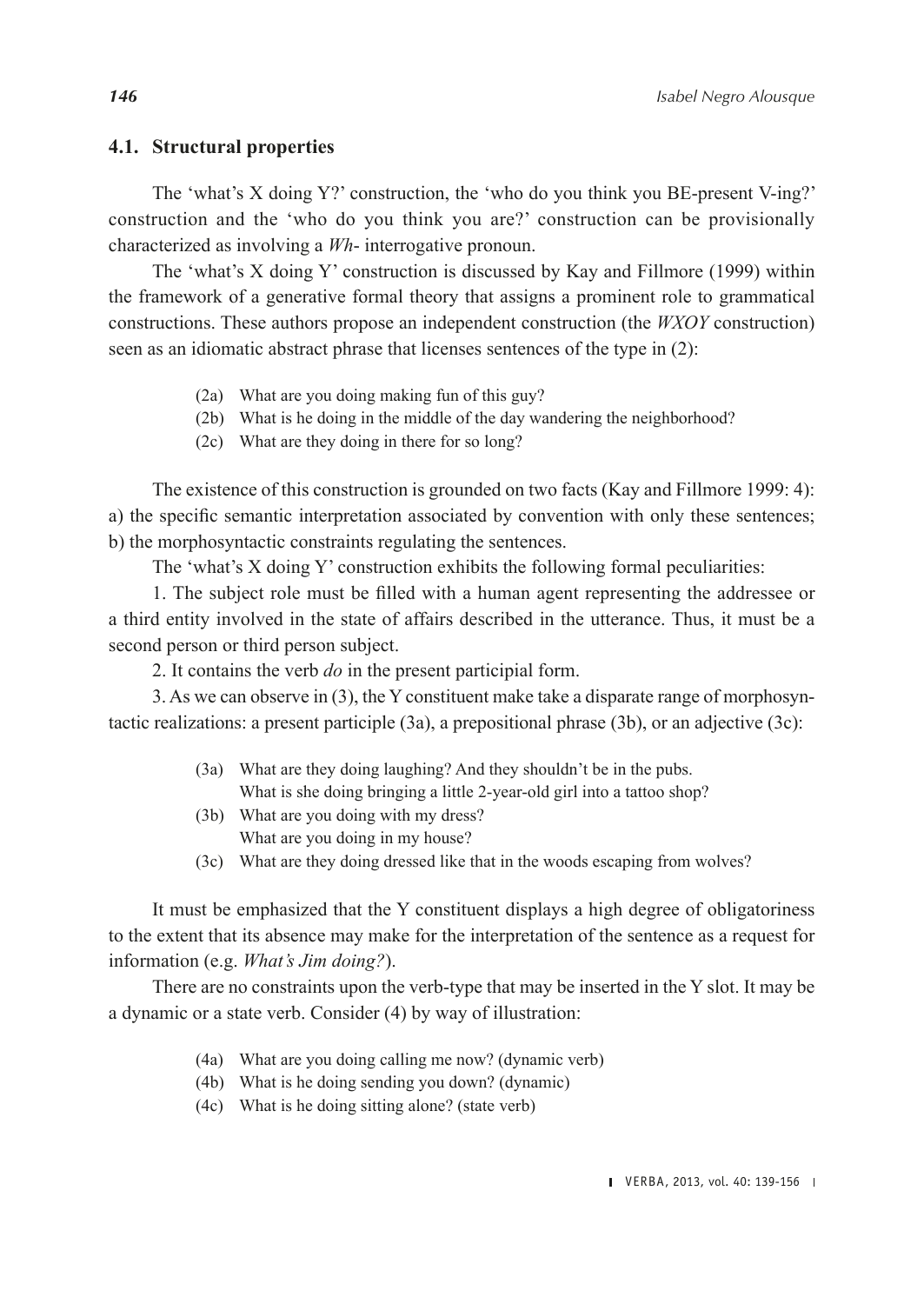Second, the prepositional phrase realizing the Y constituent can be introduced by several prepositions (*with*, *without*, *in*, etc.), as shown in (5):

- (5a) What is she doing up a tree?
- (5b) What is she doing with her hand on my father's shoulder?
- (5c) What is he doing without a coat? It's freezing.

4. Negation of the Y constituent is possible:

(6) What are you doing not sleeping?

5. The X and Y elements are referential, while *what*, *be* and *doing* are devoid of reference.

Three important restrictions characterize the 'what's X doing Y' construction:

1. The construction is only compatible with *do*. Thus, sentences in (7) are invariably ungrammatical:

- (7a) \*What are you carrying out with my laptop?
- (7b) \*What is your sister performing in an evening dress?

2. The interrogative pronoun functioning as the direct object does not admit *else*:

(8) *\**What else are you doing bringing a boy into the house?

3. The construction does not allow *do* to be negated:

- (9a) *\**What aren't you doing barefoot in the garden?
- (9b) \*What isn't she doing with a knife in her hand?

A representative listing of the subconstruction 'wh- do you think you BE-present V-ing' is provided in (10):

- (10a) What do you think you are doing? Are you sure you are making the right decision?
- (10b) Where do you think you are going? Don't you know it's dark outside?
- (10c) Who do you think you are talking to?

A number of considerations suggest themselves in the light of the examples in (10):

(i) In formal terms, the construction is a compound interrogative clause consisting of two clauses.

(ii)The matrix verb *think* appears in the present simple form with the second person singular pronoun *you* functioning as the subject. We must observe that *think* is the only verb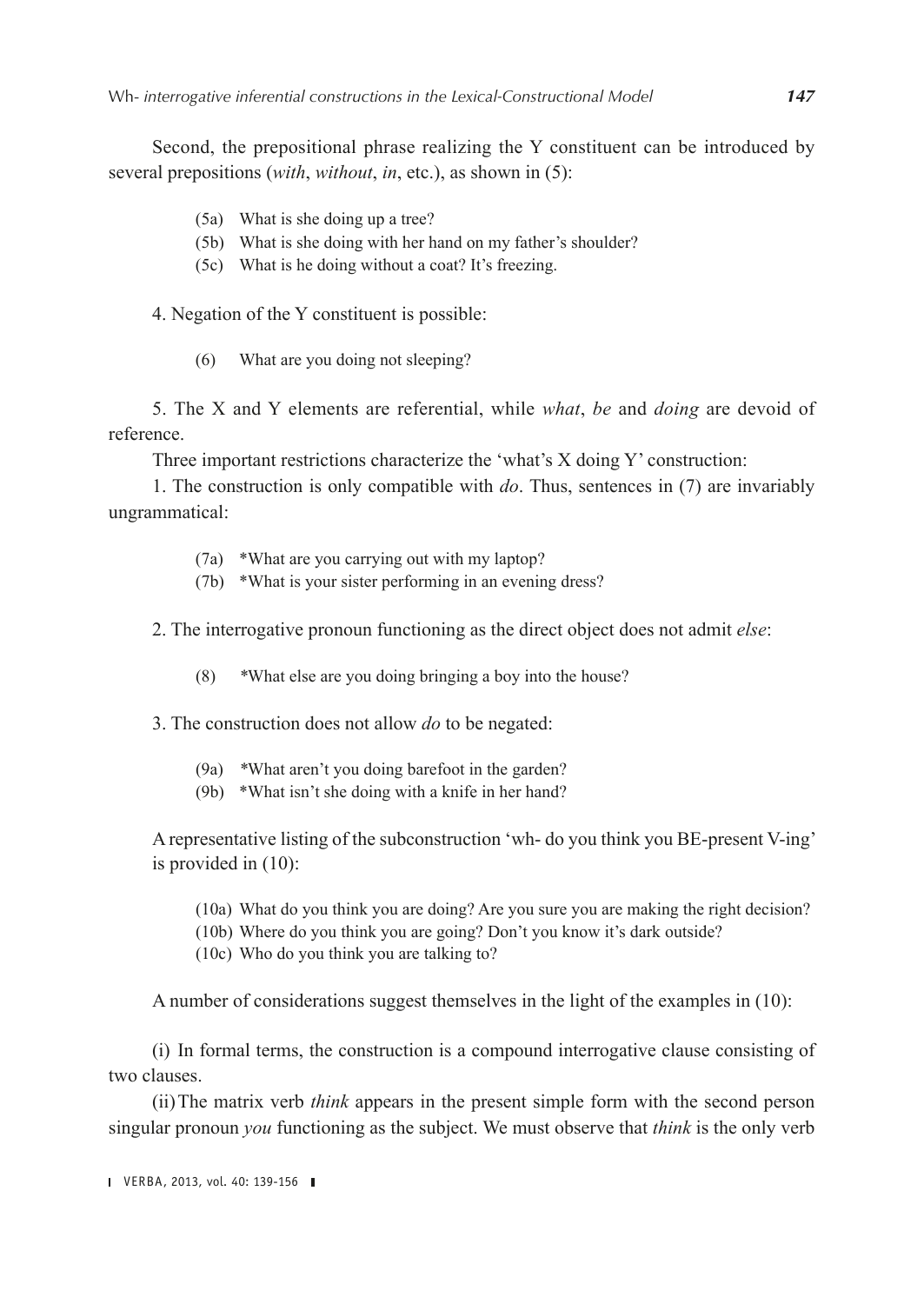eligible for occurrence in this construction. Thus, all other cognition verbs are systematically barred in the matrix verb-slot, as illustrated in (11):

(11a) Where do you believe you are going?

(11b) What do you reckon you are doing?

(iii) The embedded clause contains two obligatory constituents: (1) a *wh*-word and (2) the pronoun *you* in the main clause filling the subject slot. The range of *wh-*words is restricted: *who*, *what*, *where*. Other pronouns are impossible: \**When do you think you are leaving? \*Why do you think you are? \*Whose car do you think you are driving?*

Two restrictions are imposed on the verb in the embedded clause, a semantic restriction and a morphological restriction. First, the verb has to occur in the present continuous form. Second, the construction appears only to be felicitous with the verbs *talk*, *do* and *go*.

As we can observe in (12), in the constructions introduced by *where* and *what* there is an optional Y element, which make take various morphosyntactic realizations:

- (12a) Where do you think you are going with that cigarette?
- (12b) Where do you think you are going at this hour?
- (12c) Just what do you think you are doing with my husband?

A few instances of the construction 'who do you think you are?' are provided in (13):

- (13a) Who do you think you are? I do not pay you -- and I pay you well -- to lecture me or to override my decisions".
- (13b) Who do you think you are? You act like you're somebody special.
- (13c) You've got some nerve. Standing me up. Nobody does that to me. Who do you think you are? A big shot?
- (13d) Who do you think you are? How dare you wake us up?

The inferential meaning of the construction is strengthened through the addition of the phrase *the hell*, as illustrated in (14):

(14) Who the hell do you think you are?

# **4.2. Semantico-conceptual properties**

The 'what's X doing Y?' construction, the 'wh- do you think you BE-present V-ing?' construction and the 'who do you think you are?' construction share a number of inherent semantico-conceptual properties. The 'what's X doing Y?' construction and the 'wh- do you think you BE-present V-ing?' are semantically motivated by the situational high-level (generic) metonymy ACTION FOR (ASSESSED)  $RESULT^{10}$ , whereas the 'who do you

<sup>&</sup>lt;sup>10</sup> This is in line with the LCM's assumption that constructions are constrained by external (i.e. semantic) and external (i.e. cognitive) factors. This postulate is one of the major novelties of the LCM as compared with other cognitive/functional frameworks.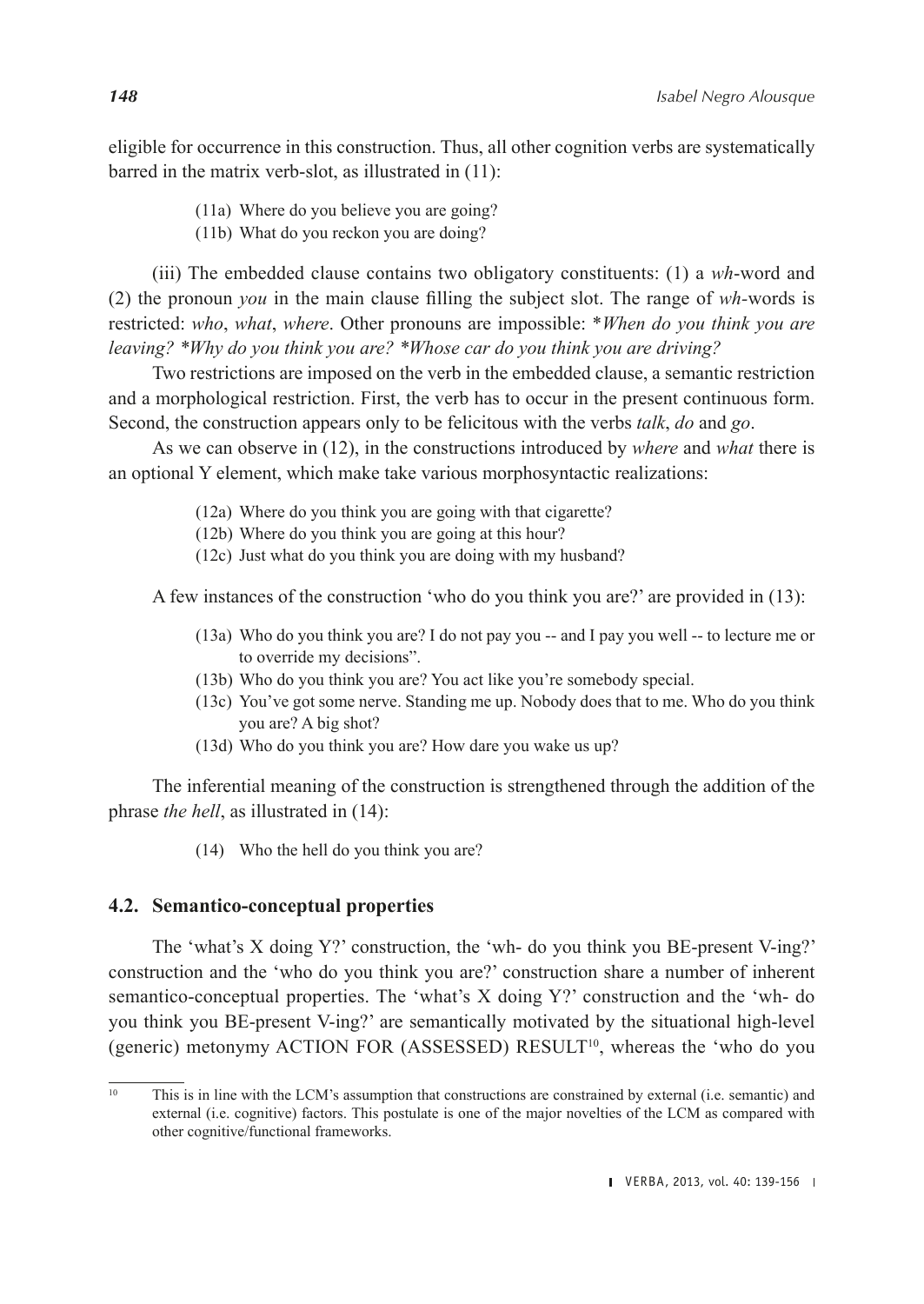think you are?' construction relies on the double metonymy AGENT FOR ACTION FOR (ASSESSED) RESULT. The metonymy ACTION FOR (ASSESSED) RESULT profiles the potential negative consequences of an action (Ruiz de Mendoza and Otal 2002). The metonymy is situational in that the profiling of the result of the action is not grounded on linguistic structure, but rather in our common knowledge that actions have results (Ruiz de Mendoza and Otal 2002: 187).

The metonymy operates on a low-level situational ICM (Idealized Cognitive Model)<sup>11</sup> and derives the pragmatic implicature of the constructions<sup>12</sup>. The notion of situational model has been put forward by Pérez and Ruiz de Mendoza (2002: 264) and include Leech's (1983) pragmatic scales of cost-benefit, optionality and power, and Levinson's (2000) politeness principle as parameters. The cost-benefit parameter assesses the cost and/or benefit that the action involves for the speaker and/or the addressee. The politeness parameter is an assessment of the degree of politeness conveyed by the utterance. Finally, the power parameter indicates the power relationship that needs to hold between the speakers in order to perform a speech act.

In much the same vein, we contend that the complaint interpretation of the constructions under scrutiny is obtained via a low-level situational model similar to the high-level situational ICM proposed by Ruiz de Mendoza and Pérez (2001) for directive speech acts. We formulate a proposal for a low-level situational ICM for each construction which in our view captures better the semantics of the configurations. This model is grounded on two cognitive mechanisms: the high-level metonymy ACTION FOR (ASSESSED) RESULT, which yields the complaint implicature, and the high-level metaphor SPEECH ARE EVENTS, which accounts for the three central components of the situational ICM (the BEFORE, the CORE and the AFTER).

> Situational ICM of the 'what's X doing Y?' construction Action frame THE BEFORE: Someone is doing something that the speaker doesn't like. Cost-Benefit: The action represents a cost to  $S<sup>13</sup>$ . Politeness: S tries to maintain H's face<sup>14</sup>. THE CORE: S questions this action. A is aware of the situation.

<sup>11</sup> Lakoff (1987) argued that knowledge is organized in the form of Idealized Cognitive Models (ICMs), which are types of conceptual structure: propositional, metaphoric, metonymic and image-schema. Propositional ICMs are conceptual descriptions in terms of argument-predicate relationships. The action frame is a propositional ICM.

<sup>&</sup>lt;sup>12</sup> The view of implicature as the result of metonymic activity on low-level situational models is expounded in Ruiz de Mendoza and Mairal (2007).

<sup>13</sup> The following abbreviations are used: S (speaker), H (hearer) and A (addressee).

<sup>14</sup> In Brown and Levinson's (1987) model, *face* means the public self-image of a person. Politeness in an interaction is the means employed to show awareness of another person's face and avoid face-threatening acts.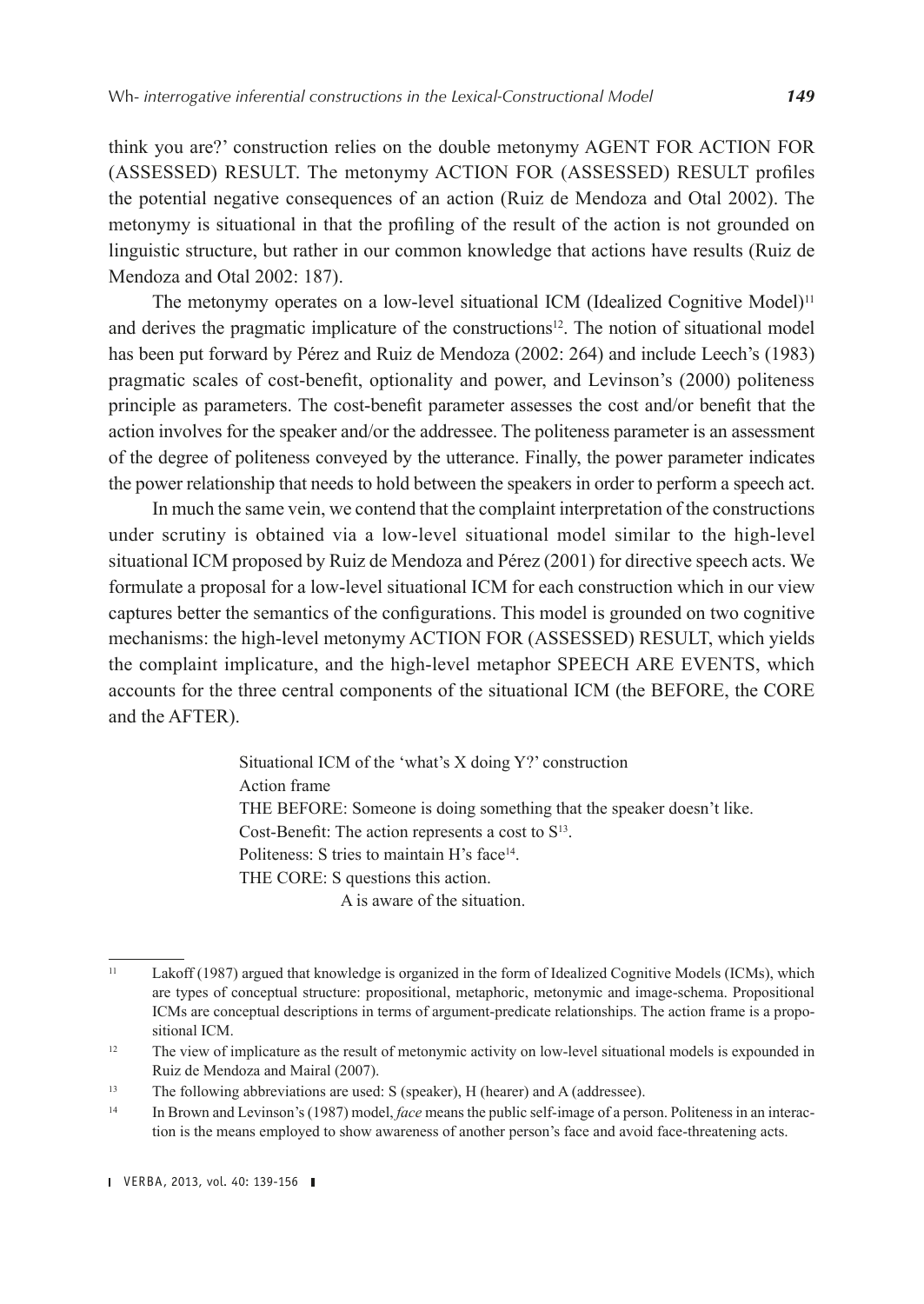Situational ICM of the 'wh- do you think you BE-present V-ing?' construction Action frame THE BEFORE: A behaves in a socially inappropriate way. S doesn't like this behaviour. Cost-Benefit: The action represents a cost to S Politeness: S threatens H's face. Power: S feels more powerful than A. THE CORE: S challenges H's action. Situational ICM of the 'who do you think you are?' construction Action frame THE BEFORE: Someone has done something that S doesn't like. Cost-Benefit: The action represents a cost to S Politeness: S threatens H's face.

Power: S feels more powerful than A.

THE CORE: S questions the action.

A is aware of the situation.

The low-level situational ICMs of the three constructions consists of an action ICM and the pragmatic parameters of cost-benefit and politeness. This action frame takes the form of a generic scenario which can be partially described as follows (Ruiz de Mendoza 1999; Ruiz de Mendoza and Otal 2002): (a) actions are controlled attempts to modify a state of affairs, (b) actions have results which can be harmful for the participants, and (c) whenever the results of an action are not beneficial for one or more participants, other participants should do their best to change this situation. The presupposition that the action is in progress or has been carried out provides the BEFORE component of the situational ICM.

In the three constructions the action represents a cost to the speaker. Further, a politeness component is activated. In the 'what's X doing Y' the speaker performs a facesaving act oriented to the addressee's negative face by showing deference. In contrast, in the 'wh- do you think you BE-present V-ing?' construction and the 'who do you think you are?' construction, the speaker's power status comes across as a component of both constructions. The speaker feels more powerful than the addressee and, as a result, challenges his behavior, thus performing a save-threatening act.

With respect to the directive meaning of the 'what's X doing Y?' construction, Ruiz de Mendoza and Otal (2002: 189) argue that it is motivated by a second metonymic mapping, where the complaint becomes the BEFORE component of the request scenario and metonymically stands for the whole of it. The situational ICM for the 'what's X doing Y?' construction with a directive interpretation could be formulated as follows: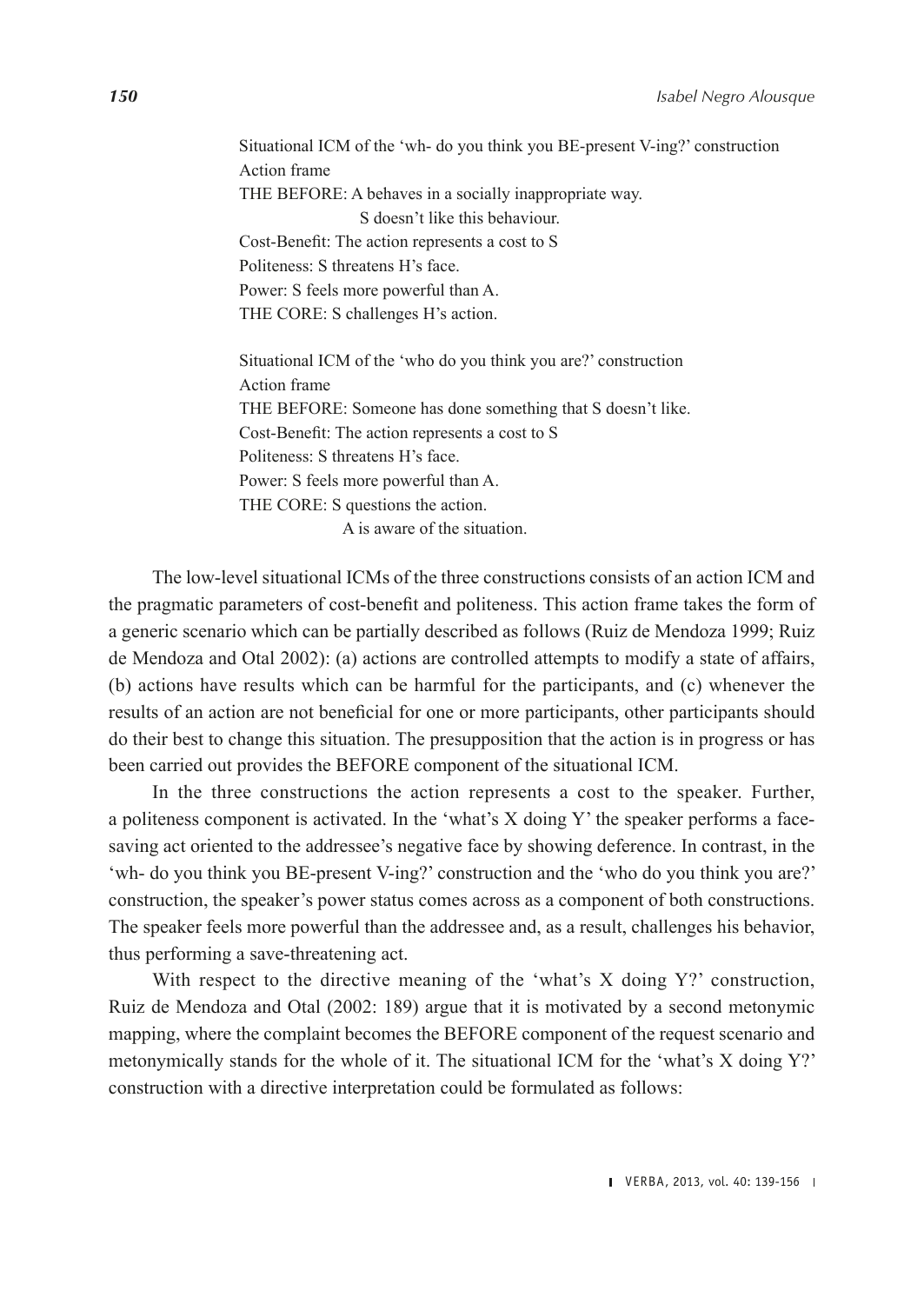Situational ICM of the 'what's X doing Y?' construction (illocutionary value of request for action) Action frame THE BEFORE: S complains about a participant's behaviour. A is aware of the situation. Cost-Benefit: The action represents a cost to S. Politeness: S tries to maintain H's face. THE CORE: S asks H to do something about it.

This conceptual account of the inferential constructions leads the path to considering constructions not as mere form-meaning pairings but as sets of conceptual parameters subject to instantiation through explicit or implicit information strategies which in turn require the use of certain lexico-grammatical elements (Ruiz de Mendoza 2001: 8).

#### **4.3. The pragmatic component**

In Kay and Fillmore's view, the 'what's X doing Y?' construction generates an incongruity judgment – conventionally arising from the morphosyntax of the configuration – attributed by a judge (not necessarily the speaker) to the state of affairs described in the proposition. Such judgment often yields the implicature<sup>15</sup> that the speaker disapproves that state of affairs. Thus, the interpretation of a sentence built on the pattern 'what's  $X$  doing  $Y$ ?' as a complaint is triggered by an incongruity element. In other words, the idea conveyed by the construction that something is wrong about the situation would give rise to the complaint reading.

Ruiz de Mendoza and Mairal (2008) make two relevant claims about this implicature: (a) the implicature is yielded by a social interaction principle whereby nobody is supposed to perform certain actions without permission; (b) the construction does not yield the complaint implicature directly. Rather, the implicature is derivable from the low-level situational ICM described in the previous section.

The other constructions have a similar illocutionary value of complaint, which is encoded in the *do you think* element.

The 'what's X doing Y?' construction and the 'wh- do you think you BE-present V-ing?' construction imply that the speaker, in being able to provide information about what is going on, already knows the answer to his own question. Thus, the addition of Y elements operates a meaning change from a request sense to a complaint meaning. As Ruiz de Mendoza and Mairal (2008: 37) remark, "the higher the degree of complexity, the stronger the conventional implicature".

<sup>&</sup>lt;sup>15</sup> The implicature/explicature dichotomy was introduced by Sperber and Wilson (1995). The explicature is the intended assumption explicitly conveyed by the utterance, while implicatures develop the full proposition conveyed by the utterance. In other words, explicature refers to explicitly communicated pragmatic meaning, while implicature refers to implicitly communicated pragmatic meaning.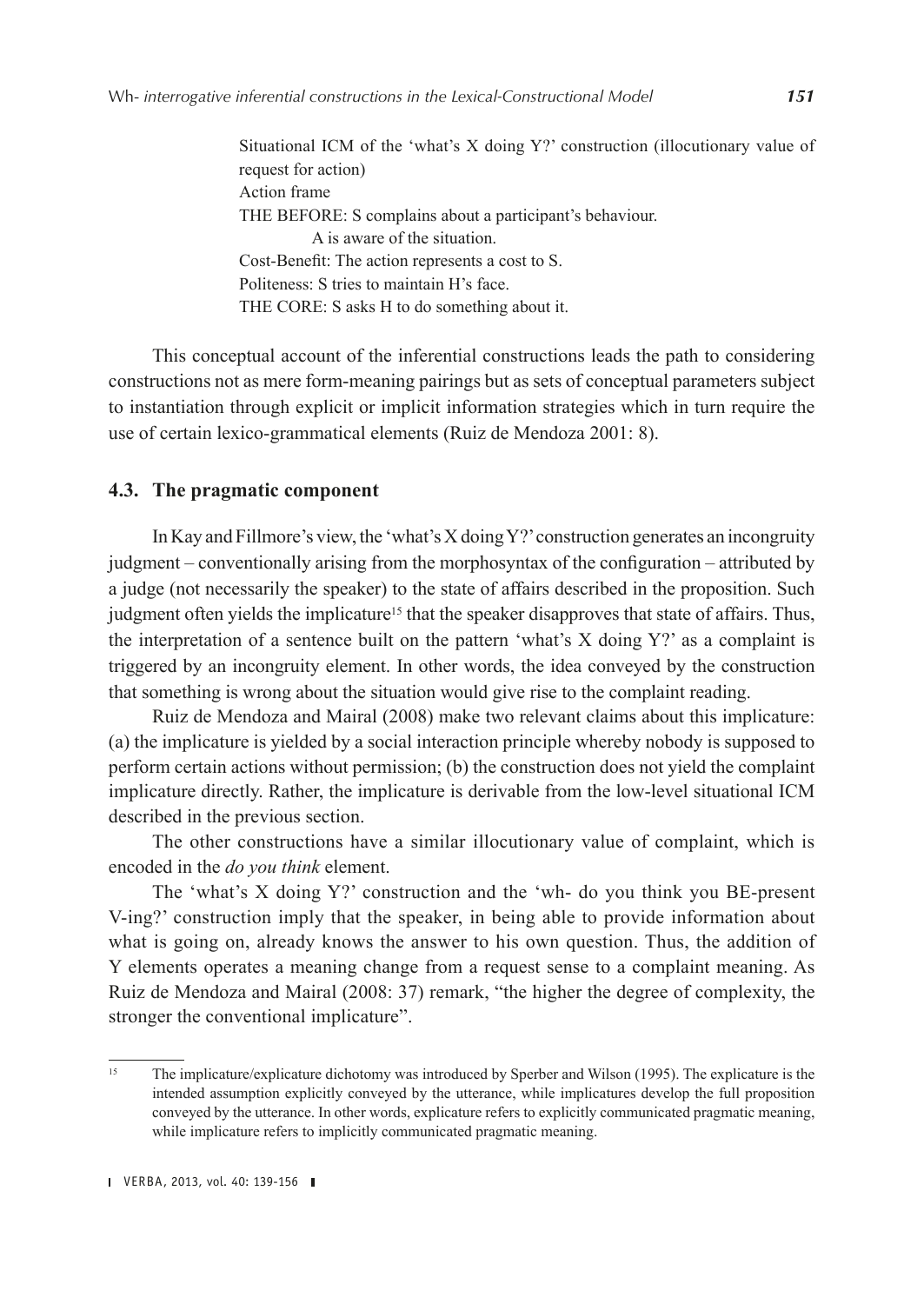It must be noted that the metonymy ACTION FOR (ASSESSED) RESULT plays a role in deriving the complaint implicature.

More importantly, in the three constructions the implicature has become strongly conventionalized, in such a way that it is grammatically entrenched<sup>16</sup>, thus becoming an explicature. In other words, the illocutionary value of these configurations has a constructional motivation17. This fact highlights the central role of syntax in the overall interpretation of a sentence.

The 'what's X doing Y construction?' has a default interpretation as a request for action. As a consequence, we may find contexts where the sentences exploiting this construction are either pure complaints or calls for action.

#### **5. CONCLUSION**

In the present paper we have argued the case for inferential (level-two) constructions through the detailed examination of three subconstructions falling into the family of the English *Wh-* interrogative constructions: the 'what's X doing Y?' construction, the 'whdo you think you BE-present V-ing?' construction and the 'who do you think you are?' construction. We have captured their morpho-syntactic and semantic idiosyncracies and commonalities, and the interpretive effects associated with them. On the morphosyntactic plane, the subconstructions take the form of *Wh-*interrogative sentences. In a semantic view, the constructions are grounded on the situational high-level metonymy ACTION FOR (ASSESSED) RESULT. The grammatical structure of the sentences instantiating the constructions is readily associated with an illocutionary value of complaint driven by a situational low-level ICM grounded in the situational high-level metonymy. In the case of the 'what's X doing Y?' construction, there is an associated meaning of call for remedial action.

We hope to have provided empirical evidence of two basic assumptions: 1) the presence of constructions at other levels of grammatical descriptions, not only of argument constructions; 2) the pivotal role of cognitive operations (i.e. high-level metaphor) and syntax in meaning construction.

The analysis of a family of inferential constructions has shown that semantic and pragmatic meaning is produced through a constructional mechanism in a way that it can be said to be linguistically encoded. This fact gives proof of the intricate interaction of grammar, semantics and pragmatics.

<sup>&</sup>lt;sup>16</sup> In Langacker's (1999: 105) terms, entrenchment is a function of the frequency of association between a meaning element and any given structural configuration.

<sup>&</sup>lt;sup>17</sup> The correlation between a construction and some interpretation has been pointed up by some pragmatics scholars. Ariel (2008), for example, provides examples of a grammatically motivated use of language, i.e. cases when the interpretation is encoded in grammar rather than inferred. She draws an interesting distinction between codes and inferences. A linguistic phenomenon is governed by a code if the form-function correlation involves is conventional rather than derived by an inference. Levinson (1983: 165ff.) mentions a few constructions with implicatural constraints, e.g. non-restrictive relatives and indirect speech acts.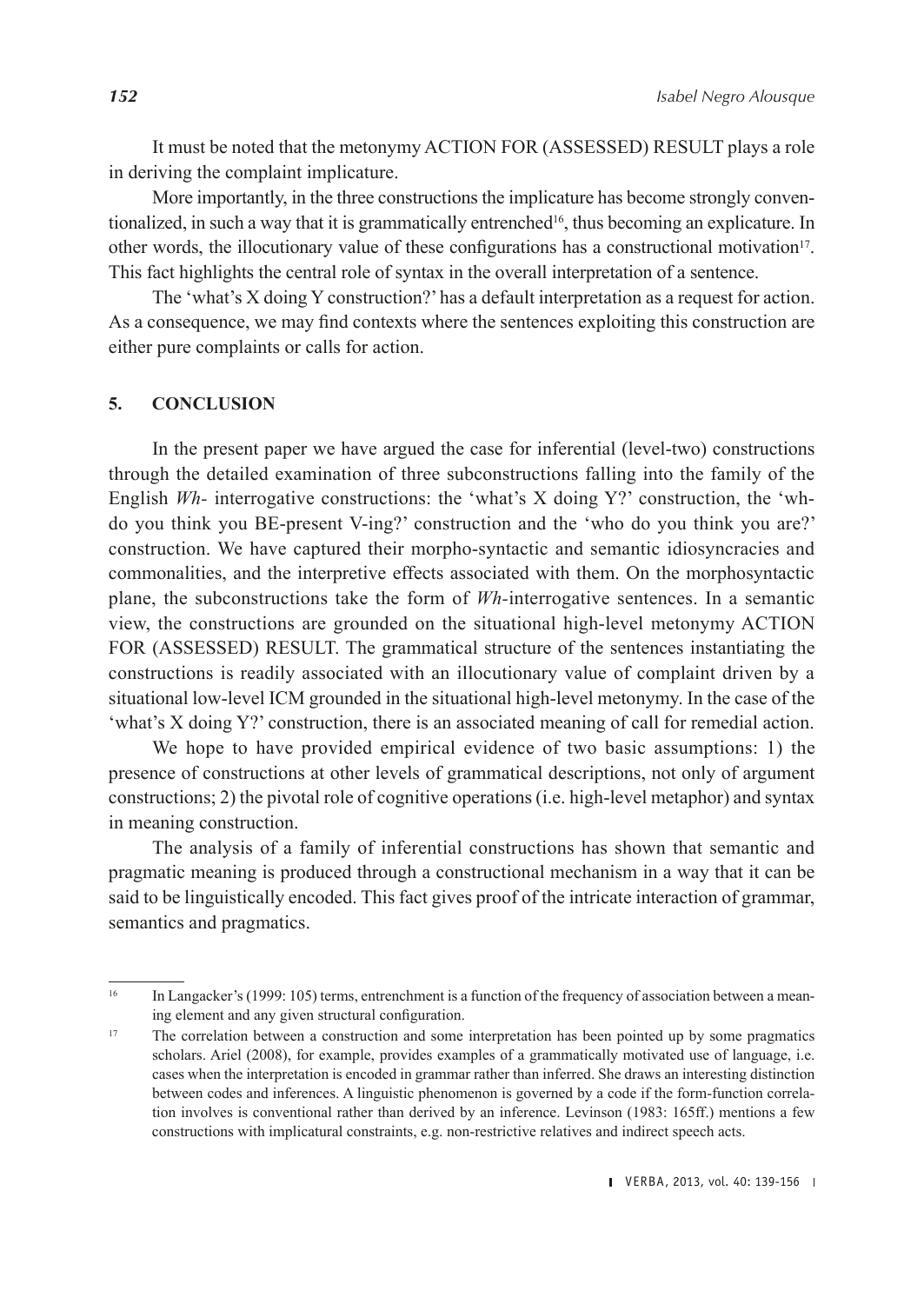The scope of this paper being limited, we suggest two issues for further research: (i) the counterparts of the English *wh-* interrogative constructions in other languages; (ii) other families of inferential constructions.

#### **BIBLIOGRAPHY**

- Ariel, M. (2008): *Pragmatics and Grammar*. Cambridge: Cambridge University Press.
- Barcelona, A. (2003): "The case for a metonymic basis of pragmatic inferencing: Evidence from jokes and funny ancedotes", in K-U. Panther and L. Thornburgh (eds.): *Metonymy and Pragmatic Inferencing*. Amsterdam/Philadelphia: John Benjamins, pp. 81-102.
- Barcelona, A. (2005): "The multilevel operation of metonymy in grammar and discourse with particular attention to metonymic chains", in F. Ruiz de Mendoza and S. Peña (eds.): *Cognitive Linguistics*. *Internal Dynamics and Interdisciplinary Interaction*. Berlin/New York: Mouton de Gruyter, pp. 313-352.
- Barcelona, A. (2007): "The role of metonymic meaning construction at discourse level. A case study", in G. Radden, K. M. Köpcke, T. Berg and P. Siemund (eds.): *Aspects of Meaning Construction*. Amsterdam/Philadelphia: John Benjamins, pp. 51-75.
- Brown, P. and S. C. Levinson (1987): *Politeness*. *Some Universals in Language Usage*. Cambridge: Cambridge University Press.
- Butler, C. S. (2009): "The Lexical Constructional Model: Genesis, strengths and challenges", in C. S. Butler and J. Martín Arista (eds.): *Deconstructing Constructions*. Amsterdam / Philadelphia: John Benjamins, pp. 117-152.
- Croft, W. (2001): *Radical Construction Grammar*: *Syntactic Theory in Typological Perspective*. Oxford: Oxford University Press.
- Dik, S. C. (1997): *The Theory of Functional Grammar*. Berlin/New York: Mouton de Gruyter.
- GOLDBERG, A. E. (1995): *Constructions: A Construction Grammar Approach to Argument Structur*e. Chicago, IL: University of Chicago Press.
- GOLDBERG, A. E. (1998): "Constructions: A Construction Grammar Approach to Argument Structure", *Journal of Child Language* 25, 2, pp. 431-491.
- Goldberg, A. E. (2006): *Constructions at Work*: *The Nature of Generalization in Language*. Oxford: Oxford University Press.
- Gonzálvez-García, F. (2006): "Passives without actives: Evidence from verbless complement constructions in Spanish", *Constructions* SV1-5. [http://www.constructions-online.de/](http://www.constructions-online.de/articles/specvol1/679) [articles/specvol1/679](http://www.constructions-online.de/articles/specvol1/679).
- Gonzálvez-García, F. (2008a): "Towards a constructionist, usage-based reappraisal of interpersonal manipulation in secondary predication in English and Spanish", *Revista Canaria de Estudios Ingleses* 57, pp. 109-136.
- Gonzálvez-García, F. (2008b): "The interaction between coercion and constructional polysemy: The case of verba dicendi et declarandi in secondary predication in English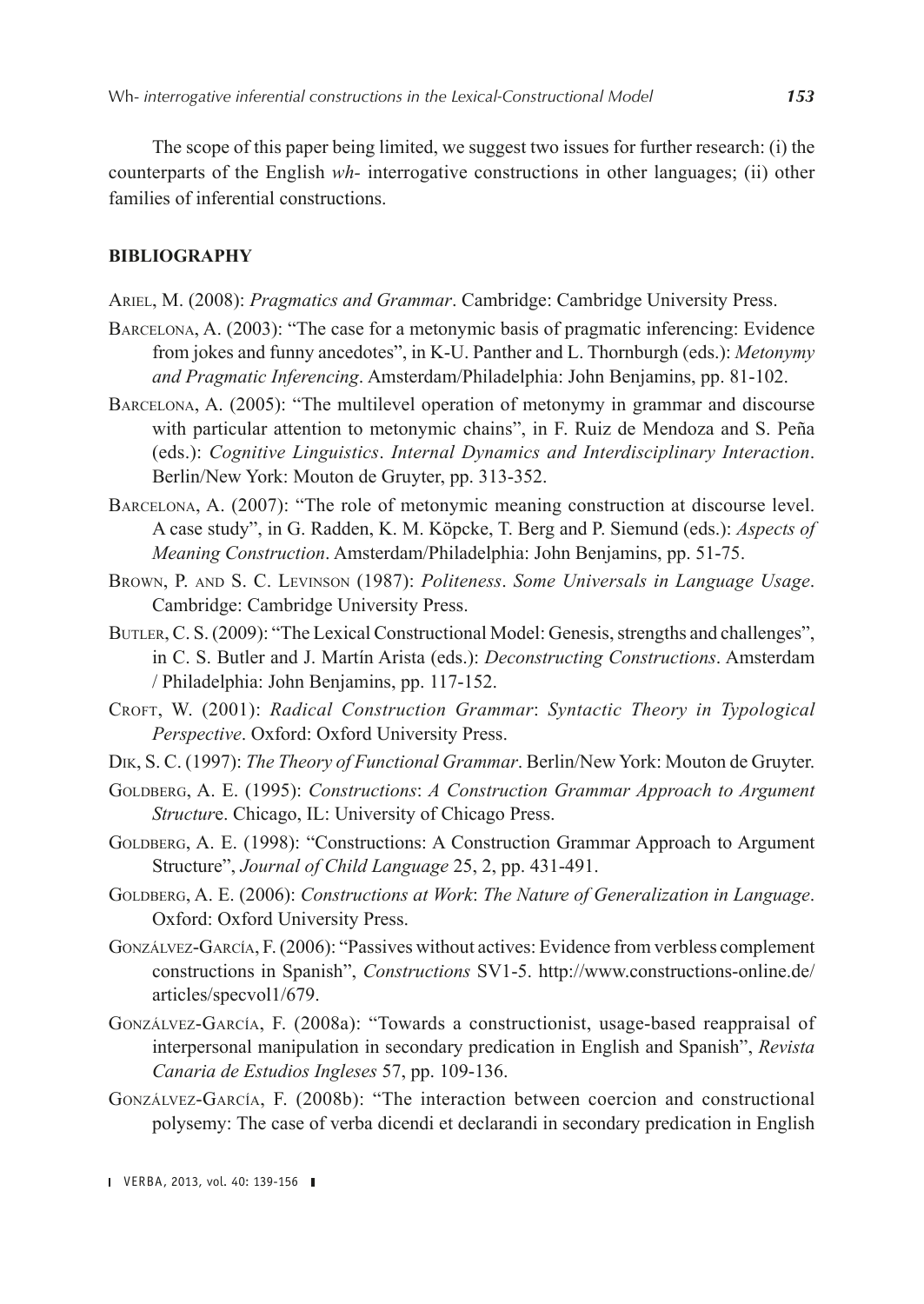and Spanish", in M. A. Gómez, J. Lachlan and E. M. González (eds.): *Current trends in contrastive linguistics*: *Functional and cognitive perspectives*. Amsterdam/ Philadelphia: John Benjamins, pp. 281-321.

- Gonzálvez-García, F. (2009a): "Measuring out reflexivity in secondary predication in English and Spanish: Evidence from verba cogitandi in English and Spanish", in C. S. Butler and J. Martín Arista (eds.): *Deconstructing constructions*. Amsterdam/ Philadelphia: John Benjamins, pp. 101-145.
- Gonzálvez-García, F. (2009b): "The family of object-related depictives in English and Spanish: Towards a usage-based, constructionist analysis", *Language Sciences* 31(5), pp. 663-723.
- Gonzálvez-García, F. (2011): "Metaphor and metonymy do not render coercion superfluous: Evidence from the subjective-transitive construction", *Linguistics* 49-6, pp. 1305-1358.
- Gonzálvez-García, F. and C. S. Butler (2006): "Mapping functional-cognitive space", *Annual Review of Cognitive Linguistics* 4, pp. 39-96.
- Grice, H. P. (1975): "Logic and conversation", in P. Cole and J. Morgan (eds.): *Syntax and Semantics 3*: *Speech Acts*. London: Academic Press, pp. 41-58.
- GRICE, H. P. (1981): "Presupposition and conversational implicature", in P. Cole (ed.): *Radical pragmatics*. London: Academic Press, pp. 183-198.
- Horn, L. R. (1984): "Toward a new taxonomy for pragmatic inference: Q-based and R-based implicature", in D. Schiffrin (ed.): *Meaning*, *Function*, *and Use in Context*. Washington, D. C.: Georgetown University Press, pp. 11‑42.
- Horn, L. R. (1989): *A Natural History of Negation*. Chicago, IL: University of Chicago Press.
- Horn, L. R. (2004): "Implicature", in L. R. Horn and G. Ward (eds.): *The Handbook of Pragmatics*. Oxford: Blackwell, pp. 3‑28.
- KAY, P. AND C. FILLMORE (1999): "Grammatical constructions and linguistic generalizations: The *What's X doing Y?* construction", *Language* 75, 1, pp. 1-33.
- Knoops, C. (2007): "Constraints on inferential constructions", in G. Radden, K. M. Köpcke, T. Berg and P. Siemund (eds.): *Aspects of Meaning Construction*. Amsterdam/ Philadelphia: John Benjamins, pp. 207‑224.
- Lakoff, G. (1987): *Women*, *Fire*, *and Dangerous Things*. *What Categories Reveal about the Mind*. Chicago: The University of Chicago Press.
- Langacker, R. W. (1987): *Foundations of cognitive grammar*: *Theoretical Prerequisites*. Stanford, CA: Stanford University Press.
- Langacker, R. W. (1991): *Concept*, *Image and Symbol*. *The Cognitive Basis of Grammar*. Berlin/New York: Mouton de Gruyter.
- Langacker, R. W. (1999): *Grammar and Conceptualization*. Berlin/New York: Mouton de Gruyter.
- Langacker, R. W. (2001) "Dynamicity in Grammar", *Axionathes* 12, pp. 7-33.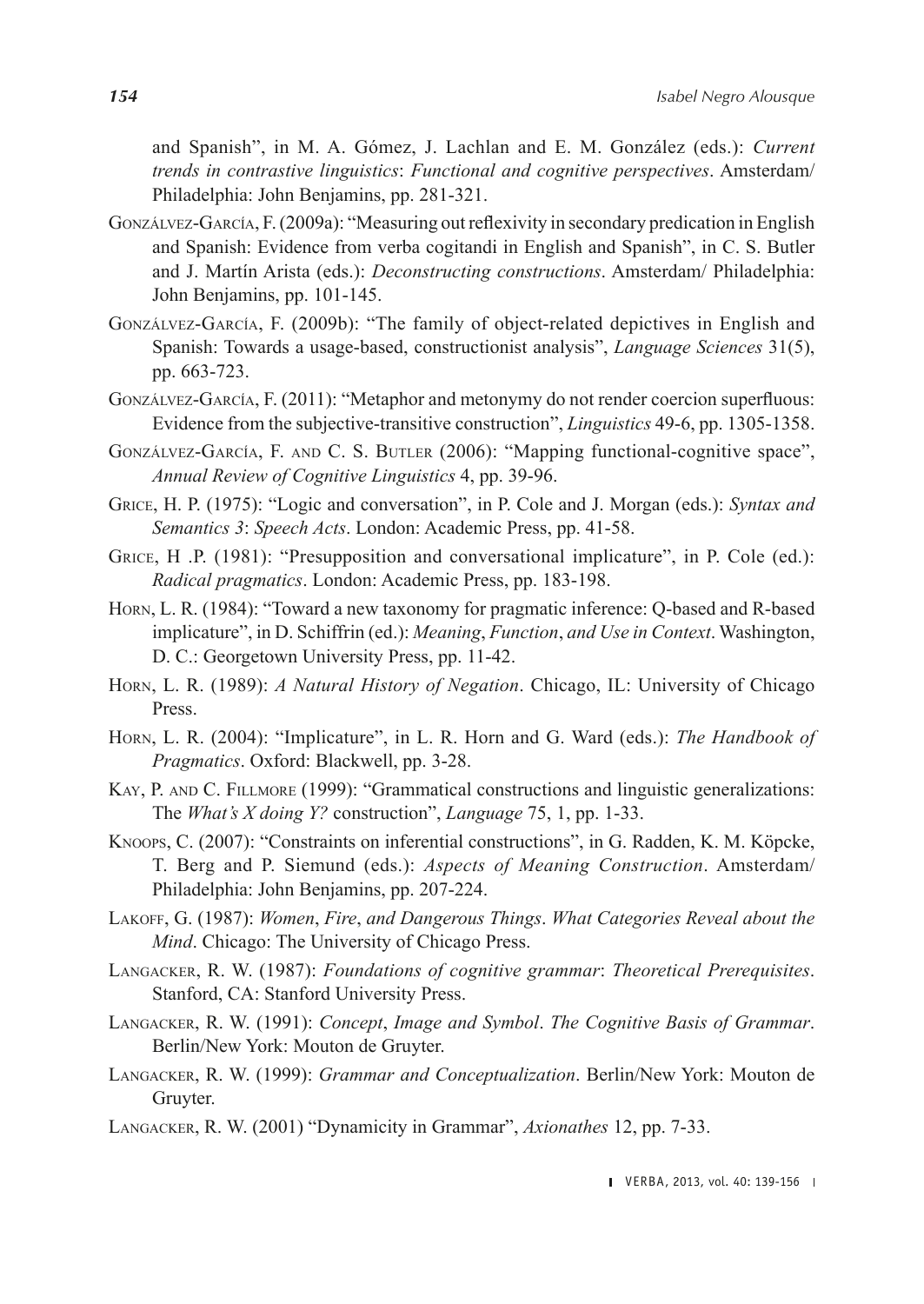Leech, G. N. (1983): *Principles of Pragmatics*. London: Longman.

- Levin, B. (1993): *English Verb Classes and Alternations*. Chicago: University of Chicago Press.
- Levinson, S. C. (2000): *Presumptive meanings*. *The theory of Generalized Conversational Implicature*. Cambridge, Mass.: MIT Press.
- Mairal, R. and C. Periñán (2010): "Teoría lingüística y representación del conocimiento: una discusión preliminar", in D. García Padrón and Mª. C. Fumero Pérez (eds.): *Tendencias en lingüística general y aplicada*. Berlin: Peter Lang, pp. 155-168.
- MAIRAL, R. AND F. J. RUIZ DE MENDOZA (2008a): "Internal and external constraints in meaning construction: the lexicon-grammar continuum", in *Estudios de Filología Inglesa*: *Homenaje a la Dra*. *Asunción Alba Pelayo*. Madrid: UNED, pp. 219‑237.
- MAIRAL, R. AND F. J. RUIZ DE MENDOZA (2008b): "New challenges for lexical representation within the Lexical-Constructional Model (LCM)", *Revista Canaria de Estudios Ingleses* 57, pp. 137-158.
- MAIRAL, R. AND F. J. RUIZ DE MENDOZA (2009): "Levels of description and explanation in meaning construction", in C. S. Butler & J. Martín Arista (eds.): *Deconstructing Constructions*. Amsterdam/Philadelphia: John Benjamins, pp. 153‑198.
- Michaelis, L. A. (2003): "Word meaning, sentence meaning, and syntactic meaning", in H. Cuyckens, R. Dirven and J. Taylor (eds.): *Cognitive Approaches to Lexical Semantics*. Berlin/New York: Mouton de Gruyter, pp. 163-209.
- Otal, J. L. (2000): "On high-level conceptual structure and discourse", *RESLA* 14, pp. 325-336.
- Panther, K.-U. (2005): "The role of conceptual metonymy in meaning construction", in F. Ruiz de Mendoza and S. Peña (eds.): *Cognitive Linguistics*. *Internal Dynamics and Interdisciplinary Interaction*. Berlin/New York: Mouton de Gruyter, pp. 335-386.
- Pérez, L. AND F. J. RUIZ DE MENDOZA (2002): "Grounding, Semantic Motivation, and Conceptual Interaction in Indirect Directive Speech Acts", *Journal of Pragmatics* 34/3, pp. 259-284.
- Ruiz de Mendoza, F. J. (1999): "From semantic underdetermination, via metaphor and metonymy to conceptual interaction", LAUD-Essen Series A: General and Theoretical Papers.
- Ruiz de Mendoza, F. J. (2001): "Lingüística cognitiva: semántica, pragmática y construcciones", *Círculo de lingüística aplicada a la comunicación* 8.
- Ruiz de Mendoza, F. J. 2008. "Cross-linguistic analysis, second language teaching and cognitive semantics: the case of Spanish diminutives and reflexive constructions", in S. De Knop and T. De Rycker (eds.): *Cognitive Approaches to Pedagogical grammar – Volume in Honor of René Dirven*. Berlin/New York: Mouton de Gruyter, pp. 121-152.
- Ruiz de Mendoza Ibáñez, F. J. and R. Mairal Usón (2007): "High-level metaphor and metonymy in meaning construction", in G. Radden, K. M. Köpcke, T. Berg & P. Siemund (eds.): *Aspects of Meaning Construction*. Amsterdam/Philadelphia: John Benjamins, pp. 33-49.